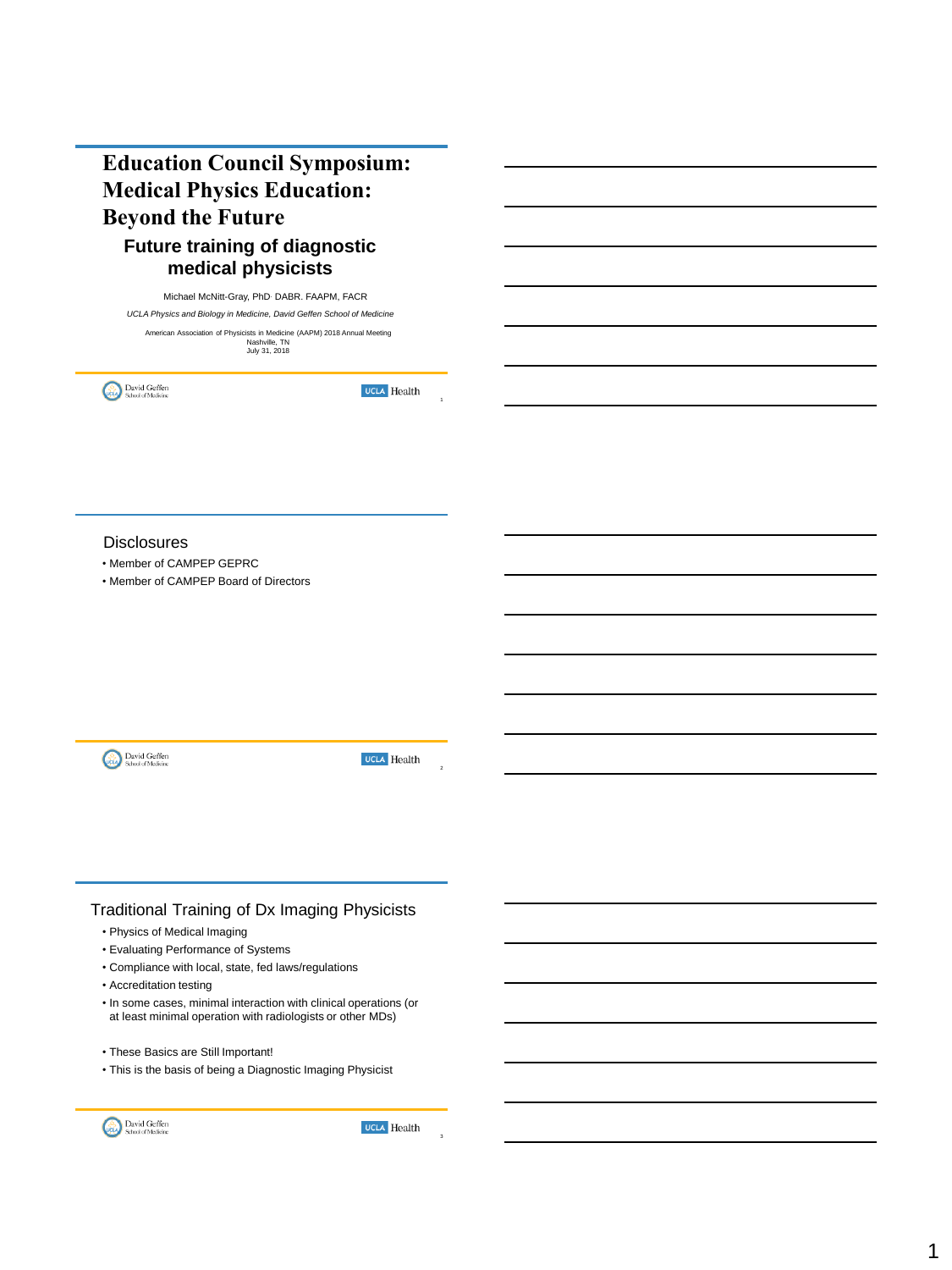# Traditional Training of Dx Imaging Physicists

- AAPM Report 197
- AAPM Report 197S
- CAMPEP standards



**UCLA** Health

4

#### Trends in Medicine

- Personalized Medicine
- Evidence-Based Medicine
- Precision Medicine
- Value-Based Medicine

• How will these be developed and evaluated in Diagnostic Imaging?



**UCLA** Health

5

# Medical Physics 3.0

- Move from
	- Equipment
	- Specifications
	- Quality Check • Compliance
	-
- To
	- System Performance Characterization
	- Clinical Deployment and Utilization • Excellence
	-
- Physics for Medicine



**UCLA** Health

6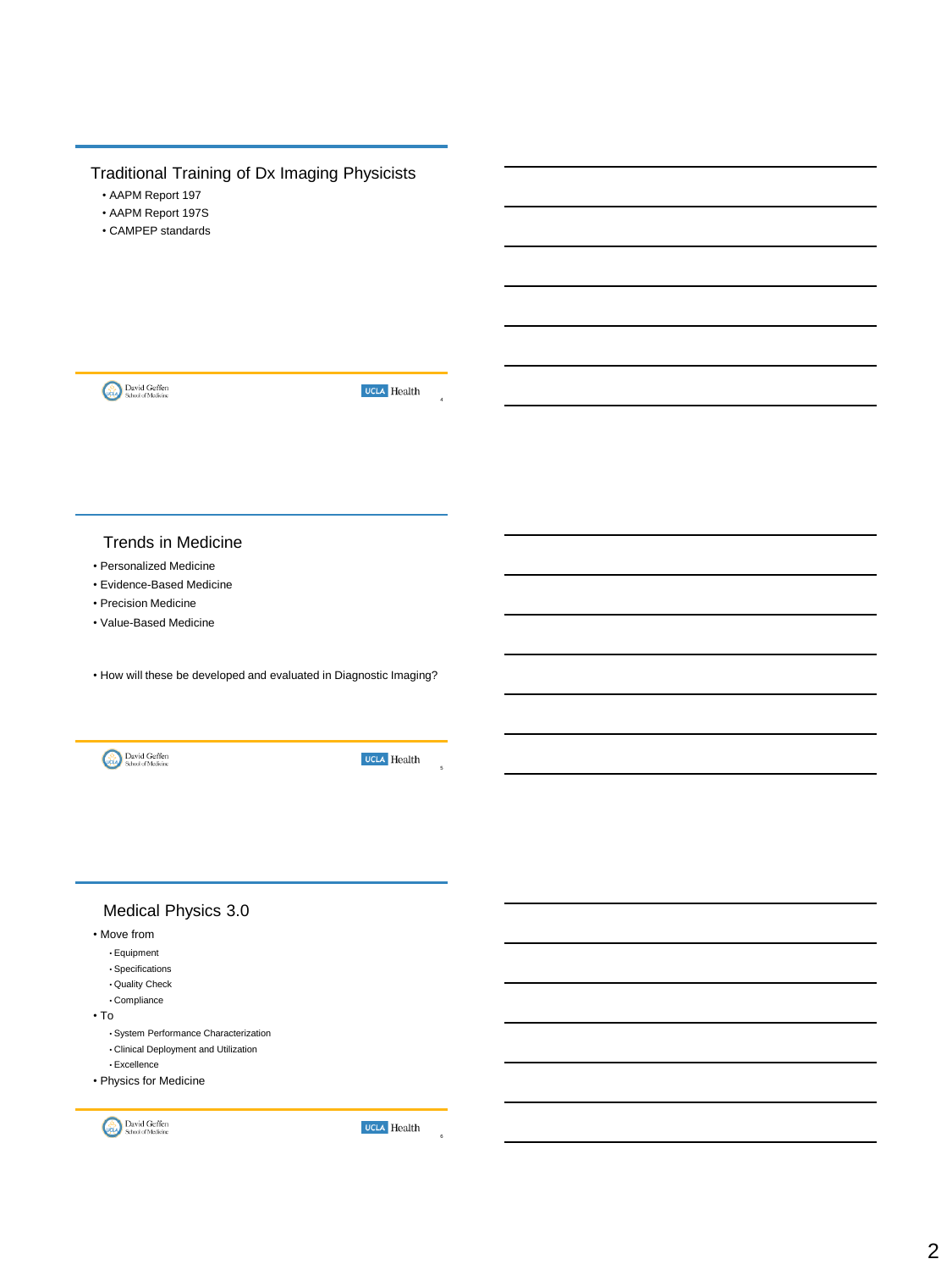#### Future Training

- Need to provide diagnostic medical physicists with skills to be able to *lead* efforts to incorporate new methods, techniques and technologies into the practice of medicine
- Diagnostic medical physicists are *exceptionally positioned to lead these efforts* because of their unique combination of
	- Background
	- Skills
	- Technical expertise

David Geffen

**UCLA** Health

7

### Future Training

- How can we prepare future Diagnostic Imaging Physicists for the leadership roles?
- *Exercising/Developing Critical Thinking and Analytical Skills*
- Move from the concept of "acceptance testing" (does the system meet specifications set by standards and/or manufacturer?) to one of system characterization
	- What happens to performance when we change this parameter or this set of parameters?
	- And how does that differ from the other system that we currently have?



**UCLA** Health

8

### Future Training

- How can we prepare future Diagnostic Imaging Physicists for the leadership roles?
- *Communication Skills*
- Oral (presentation) and written skills
- Persuasive writing skills (Proposals)
- Interacting with Radiologists/other MDs
- Interacting with Technologists
- Mentorship of trainees and junior physicist



**UCLA** Health

9